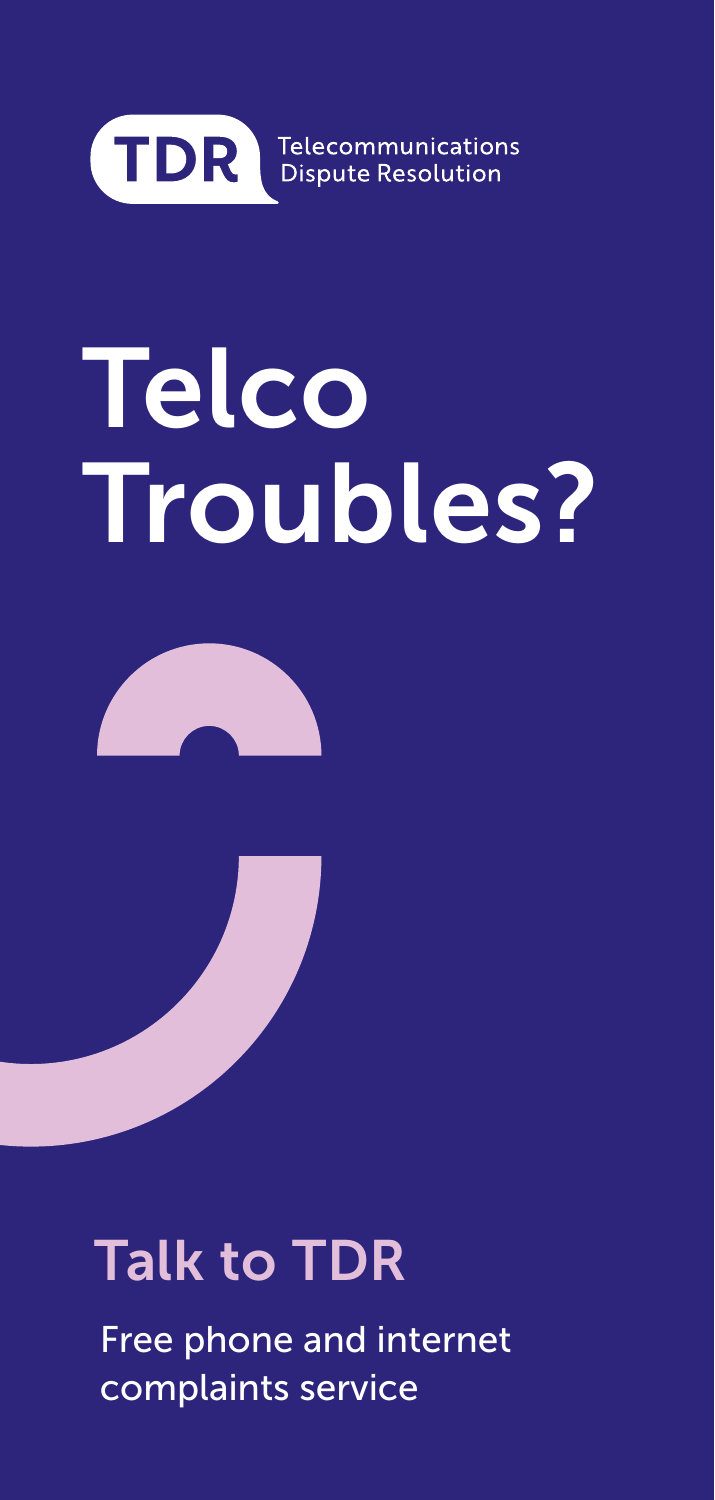### How we help

We aim to resolve complaints as early as possible using one or more of these steps



#### **Enquiry**

#### Tell us about your complaint

We'll gather information and let your provider know about your complaint so you can work together to resolve it. Most complaints are resolved at this stage.

#### Mediation

#### Collaborate and reach an agreement

TDR will check if we can help further. If the complaint is within jurisdiction, a mediator will help you and your provider to explore the complaint and solutions.

Get in touch with TDR Free phone 0508 98 98 98 Email contact@tdr.org.nz Online www.tdr.org.nz

#### Facilitation

#### Find a solution through conversation

Our team will ask questions to help you clarify issues, identify options you want to talk about with your provider, and help you work out what you think will resolve the issue.



#### Adjudication

#### TDR considers your complaint

If you don't reach an agreement together, TDR will make a decision. If you accept the decision, your provider must follow the directions within the decision

#### Need some extra assistance?

If you have any special requirements (for example if English is your second language, if you have cultural requests, or if you experience vision or hearing problems) you should let TDR know as soon as possible so we can make suitable arrangements.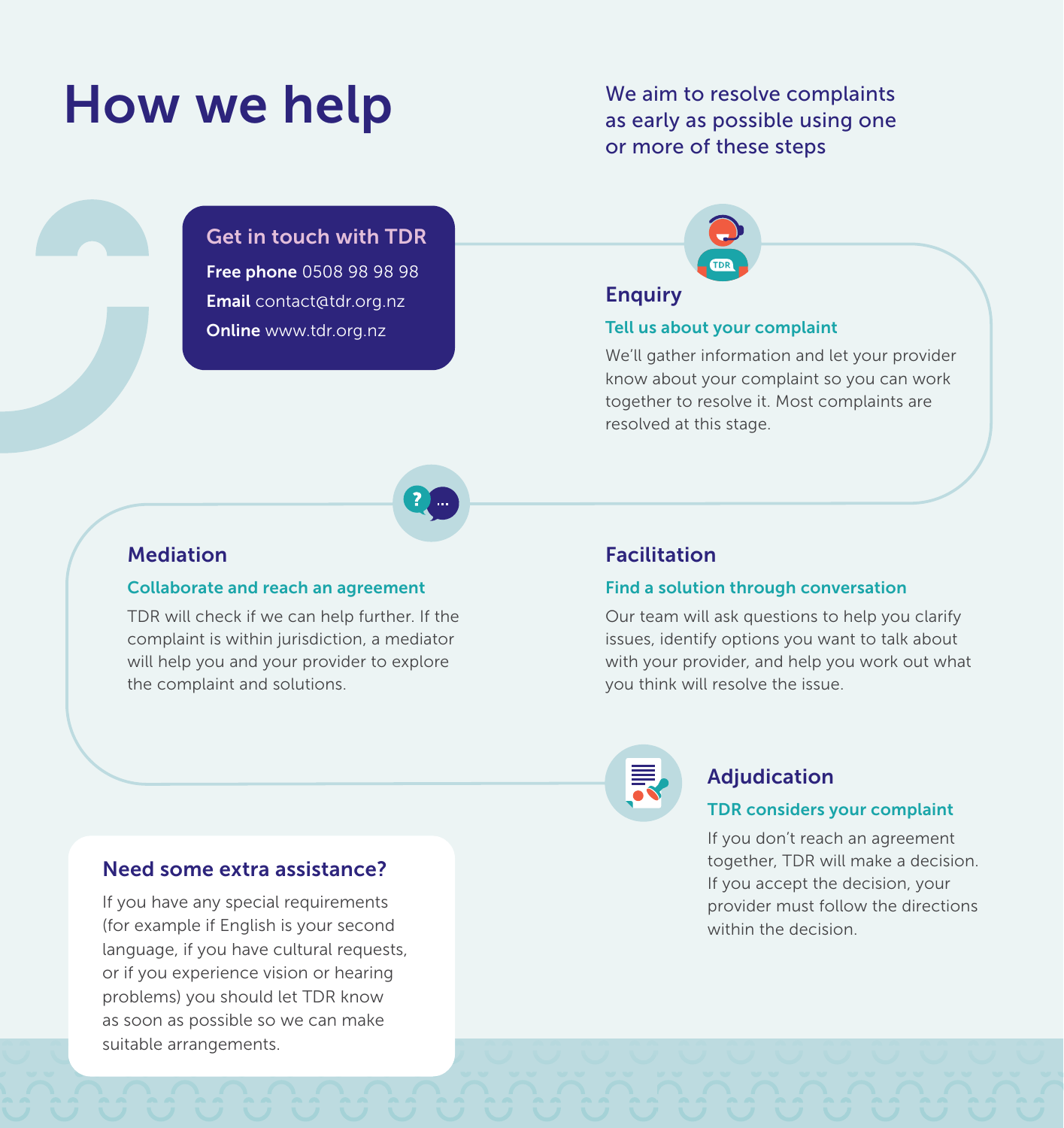## Can TDR help?

#### Phone and internet providers

We can assist with complaints about products or services from these phone and internet providers.



#### Wholesale providers

We may also be able to help if your complaint includes one of the these wholesale providers.



#### Did you know?

#### TDR can also help if your dispute involves:

- Your ability to contact emergency services in a power cut using a landline.
- Copper services being removed from your area.

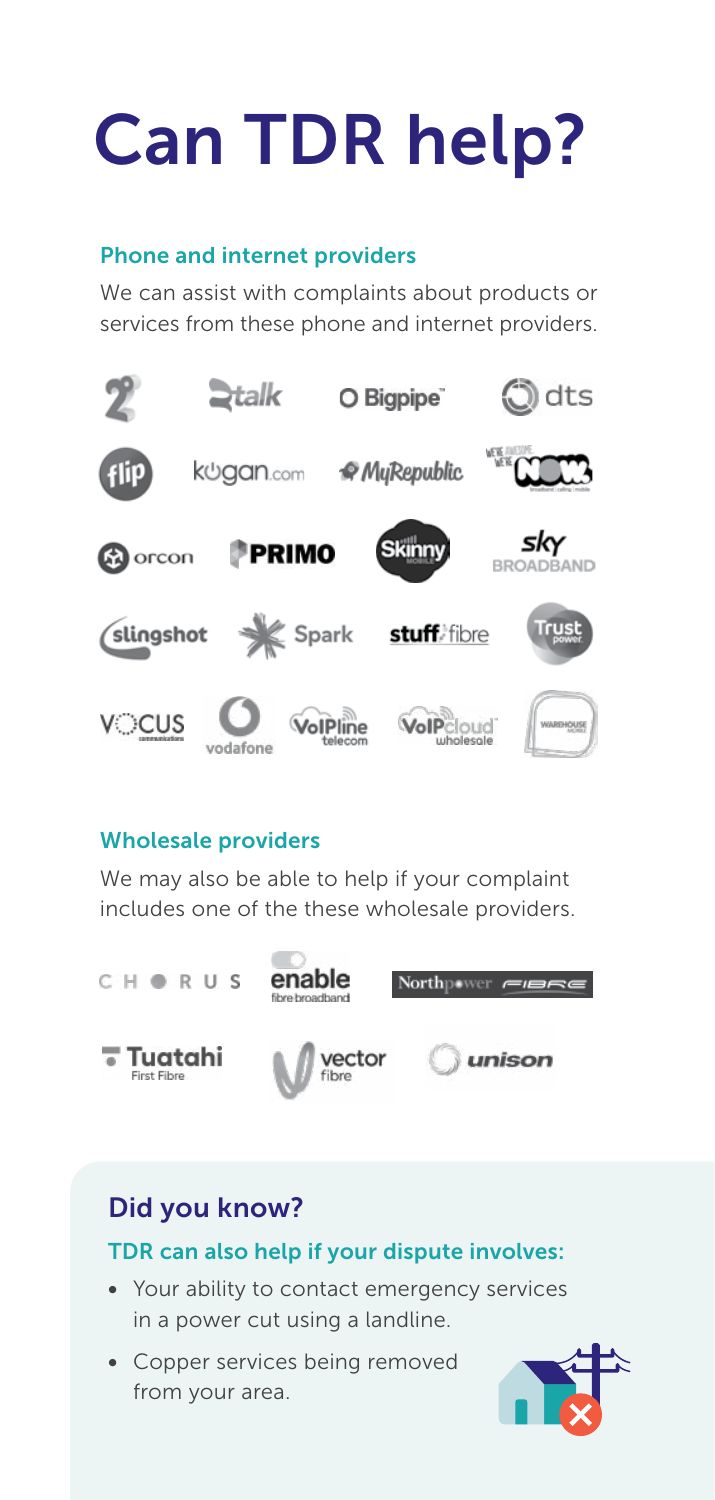

Telecommunications Dispute Resolution (TDR) is a free complaint service, independently operated by Fair Way.

We've been assisting Kiwis to resolve phone and internet complaints since 2007.



If you have an unresolved complaint with your phone or internet provider, talk to TDR.

We help you resolve complaints about your:

- Internet
- Home phone
- Mobile



Our service is free for consumers.

TDR helps over 2,000 Kiwis a year. Give us a try!



Some areas we help with are:

- Bills and charges
- Customer service
- Faults and network
- Contracts

*"Your involvement made everything happen quickly and the problem was solved. 10/10"*